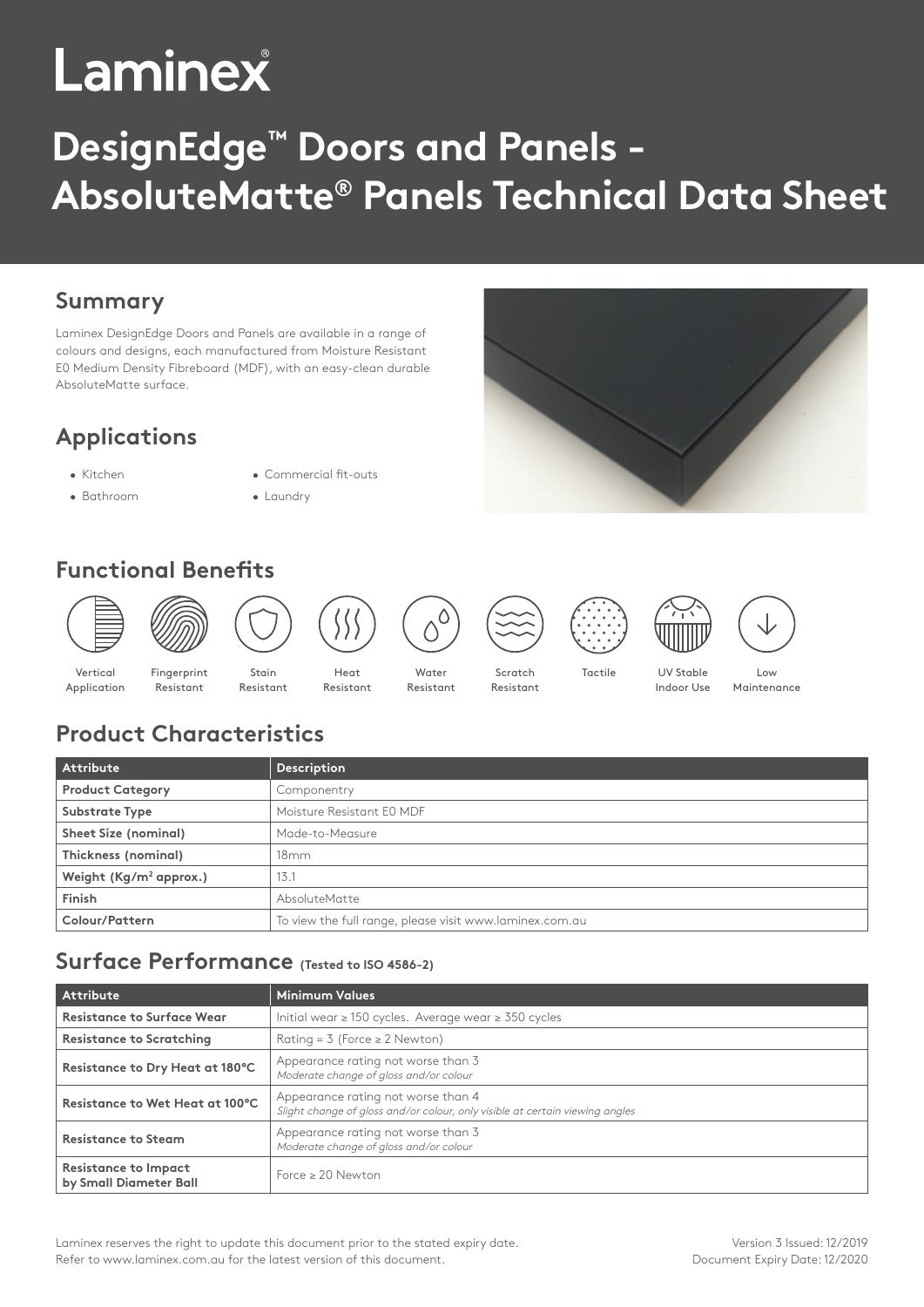#### **Surface Performance (Tested to ISO 4586-2)**

| Attribute                                     | <b>Minimum Values</b>                                                                             |                                                                                    |                                                                                                                       |
|-----------------------------------------------|---------------------------------------------------------------------------------------------------|------------------------------------------------------------------------------------|-----------------------------------------------------------------------------------------------------------------------|
| Lightfastness                                 | Contrast: Grey scale rating $\geq 4$<br>When tested in contrast with Blue wool 6 Ref: ISO 105-A02 |                                                                                    |                                                                                                                       |
| <b>Resistance to Staining</b>                 | Groups<br>18.2                                                                                    | Acetone<br>Coffee (120q of coffee per litre of water)                              | Appearance rating not worse than 5<br>No visible change                                                               |
|                                               | Group                                                                                             | Sodium hydroxide (25% solution)<br>Hydrogen peroxide (30% solution)<br>Shoe polish | Appearance rating not worse than 4<br>Slight change of gloss and/or colour, only visible<br>at certain viewing angles |
| Gloss Level at 60° angle<br>AS/NZS 1580.602.2 | $\leq$ 8 gloss units                                                                              |                                                                                    |                                                                                                                       |
| <b>Colour Variation</b><br>ISO 105-A05        | Surface material "batch to batch" colour variation of $\Delta E \le 1$                            |                                                                                    |                                                                                                                       |

#### **Adhesion Performance**

| <b>Attribute</b>     | Tested to                | Unit | Minimum Values |
|----------------------|--------------------------|------|----------------|
| Crosscut Adhesion    | AS/NZS 1580.408.2        | $\%$ |                |
| <b>Bond Strength</b> | AS/NZS 4266.2 Section 13 | MPa  |                |

#### **Substrate Performance (Tested to AS/NZS 1859.2)**

| <b>Attribute</b>                | <b>Units</b>      | <b>Typical Values#</b> |  |  |
|---------------------------------|-------------------|------------------------|--|--|
|                                 |                   | 18mm                   |  |  |
| <b>Thickness Tolerance</b>      | mm                | $\pm 0.3$              |  |  |
| Density                         | Kq/m <sup>3</sup> | $720 \pm 20$           |  |  |
| <b>Internal Bond</b>            | <b>MPa</b>        | $0.7 - 1.0$            |  |  |
| <b>Modulus of Rupture</b>       | <b>MPa</b>        | $33 - 38$              |  |  |
| <b>Modulus of Elasticity</b>    | MPa               | 2800 - 3100            |  |  |
| <b>Surface Soundness</b>        | MPa               | $1.2 - 1.5$            |  |  |
| <b>Screw Holding, Face</b>      | Force N           | 1100 - 1400            |  |  |
| <b>Screw Holding, Edge</b>      | Force N           | 1000 - 1300            |  |  |
| Thickness Swell (24hr)          | $\%$              | $5.7 - 8.2$            |  |  |
| Wet Bending Strength (Method A) | MPa               | $5 - 6$                |  |  |
| Formaldehyde                    | mg/L              | $EO \le 0.5$           |  |  |

**#**Table contains representative values only. Performance variation outside stated typical values does not constitute a product failure.

# **Specialty Performance**

| Attribute                     | <b>Tested to</b>             | <b>Typical Values</b>                                                                                                                                                         |                              |
|-------------------------------|------------------------------|-------------------------------------------------------------------------------------------------------------------------------------------------------------------------------|------------------------------|
| <b>Fire Hazard Properties</b> | Cone calorimeter AS/NZS 3837 | Group Number                                                                                                                                                                  |                              |
|                               | (In accordance to AS5637.1)  | Average Specific Extinction Area (ASEA)                                                                                                                                       | $25.3 \text{ m}^2/\text{Kq}$ |
| <b>Fingerprint Resistance</b> | Laminex Internal Method      | Functional Surface material DOES contain Fingerprint Resistance  <br>functionality. Note: Balancing backer material DOES NOT<br>contain Fingerprint Resistance functionality. |                              |

## **Emissions & Environmental Performance**

| <b>Attribute</b>                 | <b>Tested to</b> | Unit                 | Minimum Values ' |
|----------------------------------|------------------|----------------------|------------------|
| Formaldehyde                     | AS/NZS 1859.2    | mq/L                 | $EO \le 0.5$     |
| Volatile Organic Compounds (VOC) | ASTM D5116       | ma/m <sup>3</sup> /h | 5.03             |

Laminex reserves the right to update this document prior to the stated expiry date. Refer to www.laminex.com.au for the latest version of this document.